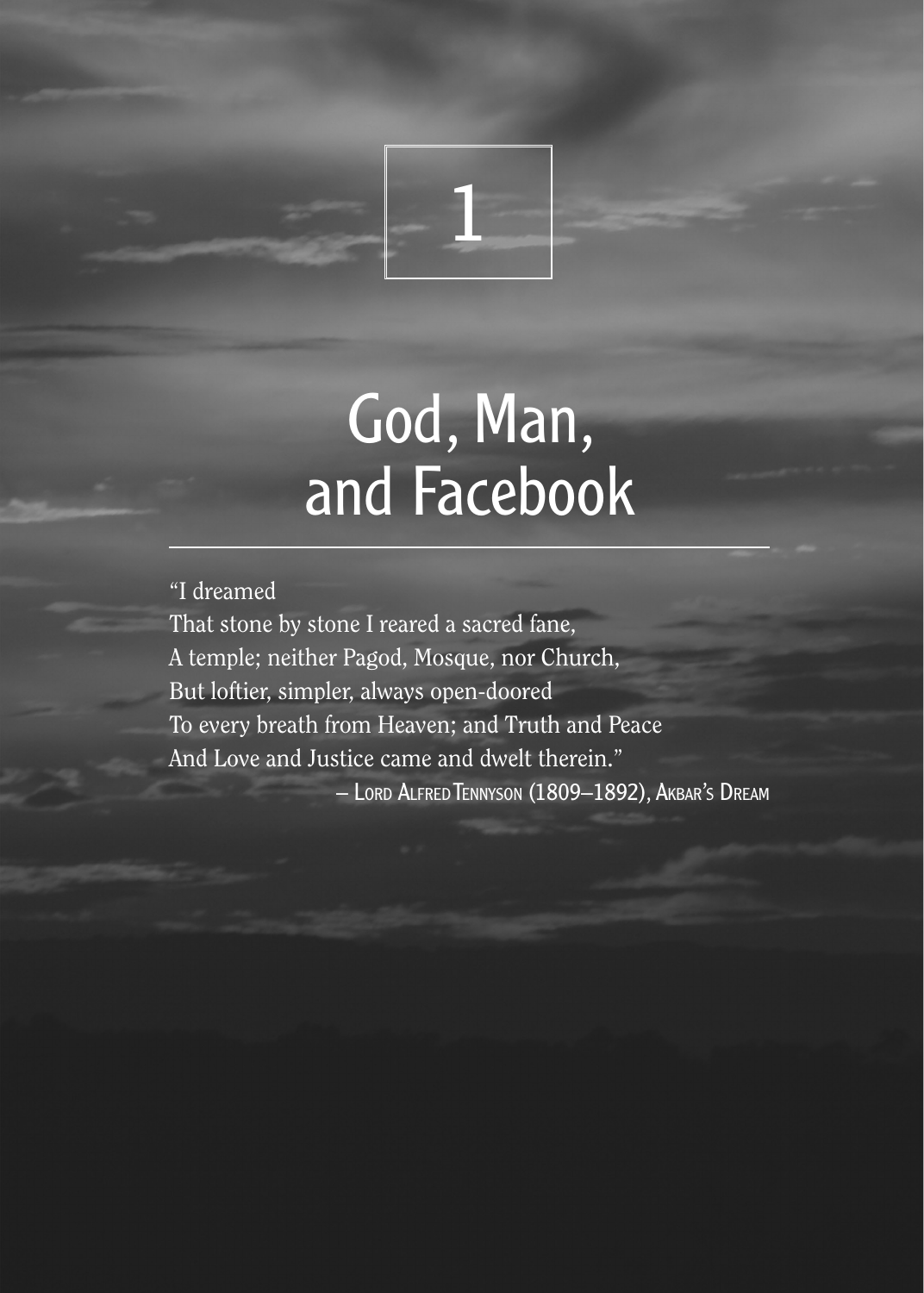## STATUS UPDATE (ETERNITY TO NOW)

- ❖ Men and women seek a Universal God.
- ❖ The first global interfaith dialogue takes place in Chicago, USA. A *Cyclonic Monk* from India and a *Yankee Mohammedan* from the USA draw attention.
- ❖ God's fans exceed six billion.
- ❖ A human invents Facebook, which reaches more than one billion fans in fewer than eight years.
- ❖ God's fans forget God's universal message of compassion; so, God decides to open a Facebook account to bring everyone to the same page.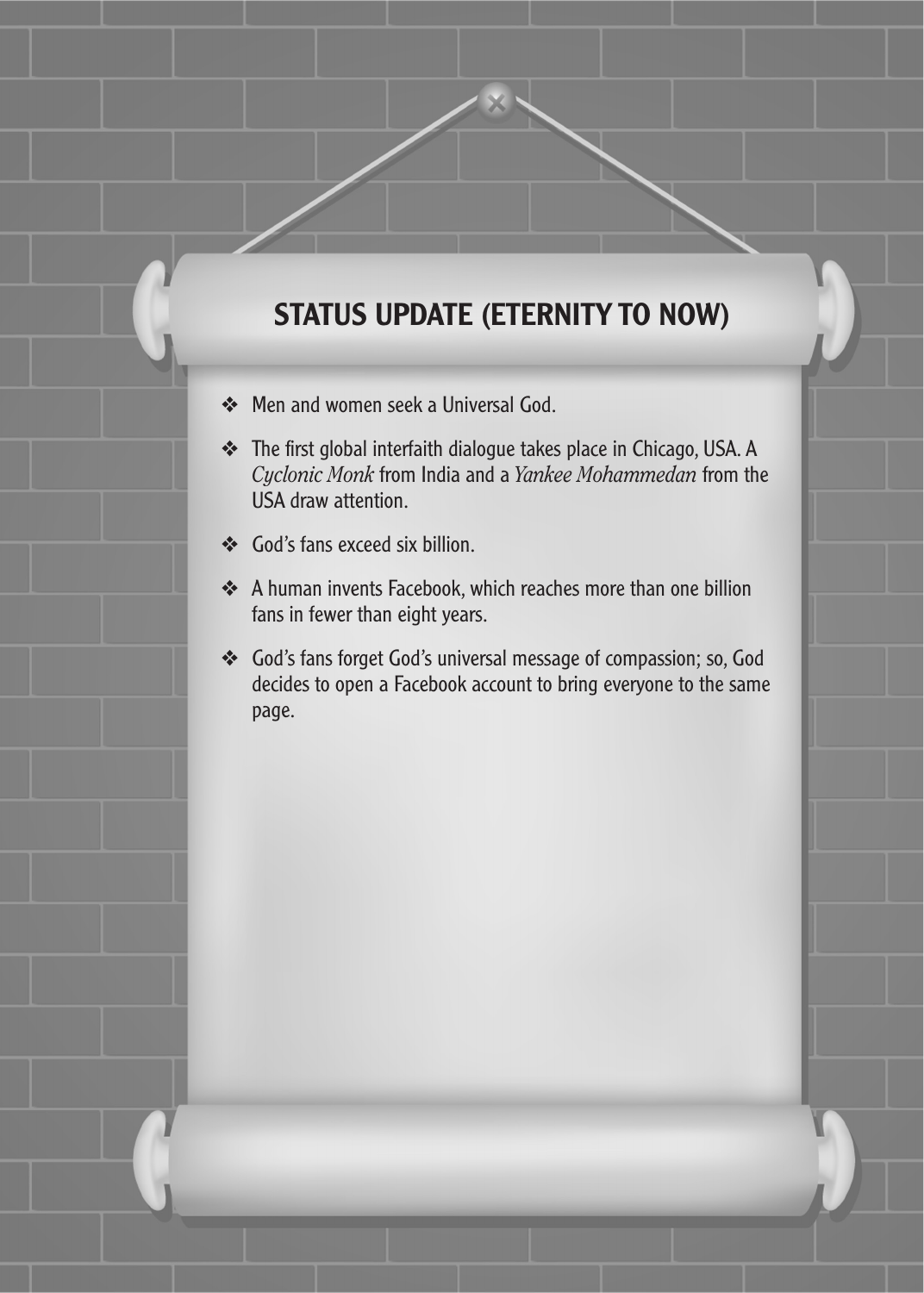## NOTES FROM HISTORY (TIMELINE: ETERNITY TO NOW)

#### MAN GOES GLOBAL

Thousands of years ago, men and women emerged on the vast, lonely theater of time and space on the planet Earth. They knew not the meaning of their destinies, nor were they able to make sense of the furies of the thunderous storms, the devastating floods, and the angry fire. They noted with awe and wonder that a large fireball appeared every day, from a specific direction; they named the fireball "Sun" and the direction "East." Then they named the opposite direction "West." Thus, they divided the world into the East and the West, and then into the North and the South.

Then came a time when men and women began to feel the mysterious presence of something sublime that baffled them with the joy of elevated thoughts, as they wondered endlessly about the rising and setting of the sun, gazed with bewilderment at countless stars in the night sky, and pondered the tossing and turning of ocean waves. They did not have to wait long for that mystery to become manifest as God came down from the heavens and met men and women in the deep, dark shadows of their consciousness. Soon thereafter, men and women started worshipping God because doing so gave meaning to their existence and made living valuable and tolerable. That was the beginning of the relationship between Man and God, representing Man's aspiration to rise in dignity through tireless striving towards perfection.

Then many thousands of years passed; men and women migrated from one place to another in every possible direction, from the East to the West and from the South to the North, in search of food and shelter. Those were the baby steps towards a phenomenon that later humans would name "globalization."

The worshipping of God remained constant among humans, wherever they went, although variations in geography, climate, and human experiences in different parts of the world gave rise to different methods of worship, which they named "religion." God was pleased with the dedication of the worshippers and decided to expand the definition of "religion" to include additional guidance on how to live worthily and morally. He chose a few wise men to transmit his messages to the common men and women. Those wise men were later called "prophets" and God's messages were called "scriptures."

For thousands of years, men and women taught their religions to others and preached messages of selfless love, as well as self-preserving retribution. At the same time, they fought many wars over the differences among the religions, and killed millions of their own species.

More "globalization" happened and more theories of human religiosity and its impacts surfaced. Some predicted that humankind was inevitably progressing towards a *"Clash of Civilizations"* in the twenty-first century—as if that hadn't already taken place through all the wars, local and global, of the past centuries. Some hypothesized that future conflicts would be along cultural and religious lines. Some opposed this prediction, arguing that men and women hold multiple identities (religious, national, cultural, ethnic, philosophical, linguistic, political, etc.), and that classifying individuals according to a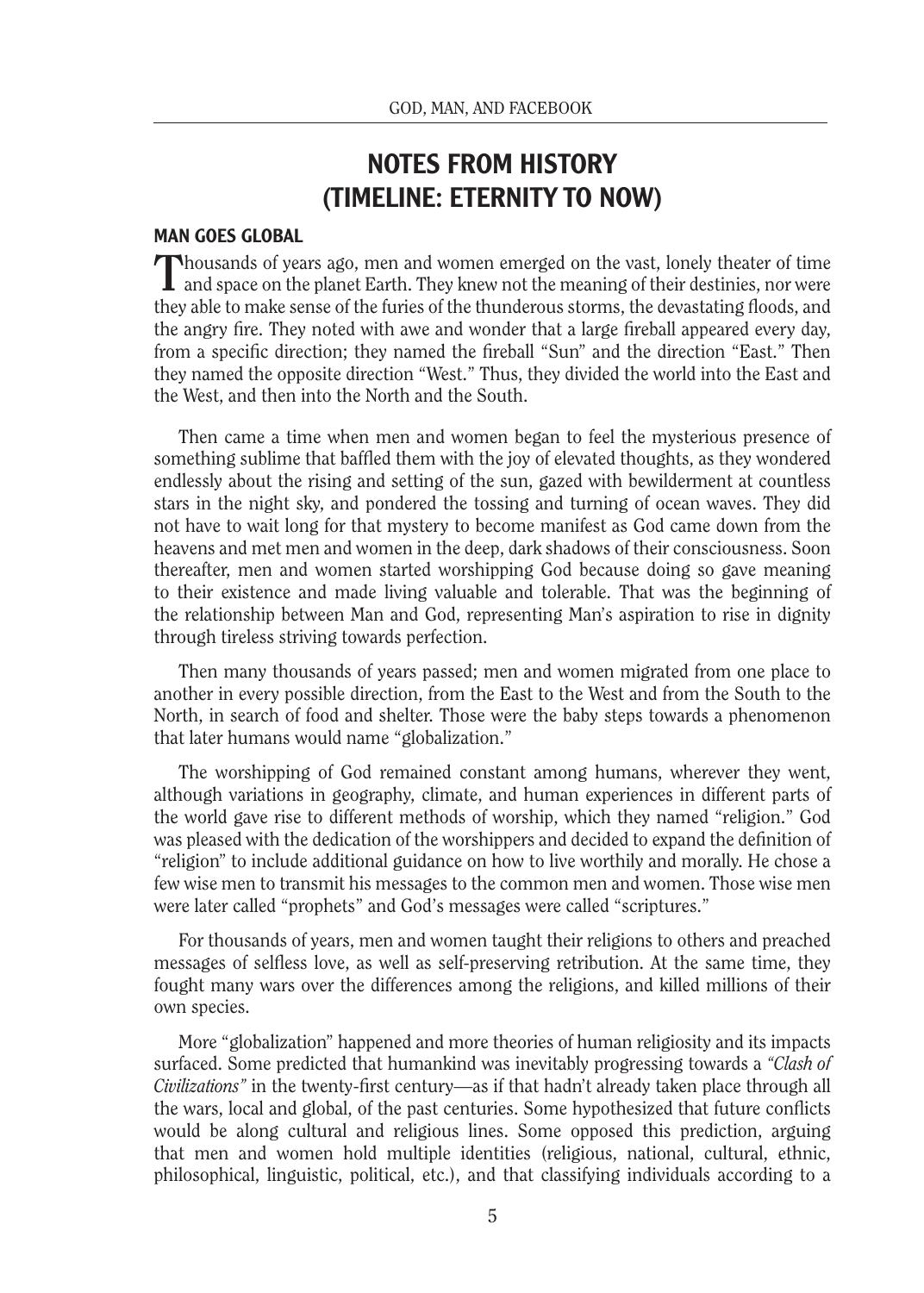single religious identity is an expression of intellectual confusion that ignores the inherent diversity within each civilization. Some others thought that if there were an imminent global clash, it would be a *"Clash of Ignorance.*"

Amidst all these theorizations and disputations, one fact remained constant: most acts of compassion and terror were conducted in the name of God, who did not like the horrors of war and internecine strife. So God, in his infinite wisdom, chose few wise men and women to preach the need for peace among religions. These wise men and women began local and global meetings among worshippers of God of all religions, and they called these meetings "interfaith dialogues."

In the meantime, the theater of time and space, which had initially been vast and lonely, became smaller and less lonely thanks to unprecedented human progress in science and technology. Men and women seemed to have found the meaning of their blind destinies and also to have comprehended the mysteries of natural forces. It appeared that the Universe could have no existence independent of Man because the moral and scientific conception of it must be that of the moral and scientific Man. Thus the relationship between God and Man continued through a perpetual process of reconciliation until the end of nineteenth century. At the dawn of twentieth century, it took a tumultuous turn when God was almost banished from public life in the West, while remaining front and center in the East.

Then came the *Internet* and *Facebook*, connecting the East and the West, and the North and the South, in a complex web of networked computers. Men and women went fully global and coined the term "social networking", ushering in an era of unprecedented level of dialogue among humans from all corners of the world. This development seemed to reverse the journey that had begun millions of years ago when early men and women had dispersed in all directions in search of shelter and food, and made the entire geography of the earth their own. Now, the *Internet* and *Facebook* had created an opportunity for modern men and women from all corners of the world to embark on a different journey that would bring them together in search of shelter and food for their spiritual souls.

As the *Internet* and *Facebook* proliferated, the Almighty God, who was present with men and women in all their endeavors through the ages, came down from the heavens and announced his sublime presence in the vast virtual theater of *Facebook*. Thus, men, women, God, and *Facebook* became entangled in a complex and interdependent relationship that surpassed all imagination.

Then, God gave this author the idea to document this relationship in *God's Facebook*, to deepen and widen human understanding of God and foster a *Friendship of Civilizations* that will counter the terrifying prospect of a *"Clash of Civilizations.*"

The rest is merely history.

#### THE CYCLONIC MONK

On September 11, 1893, exactly one hundred and eight years before the September 11, 2001 terrorist attack in New York, a unique event took place in Chicago, USA. A select audience of 7,000 enlightened people, from the East and the West and from the North and the South, gathered in the lecture hall of the Art Institute of Chicago on 111 South Michigan Avenue. For the first time in human history, people of ten world religions from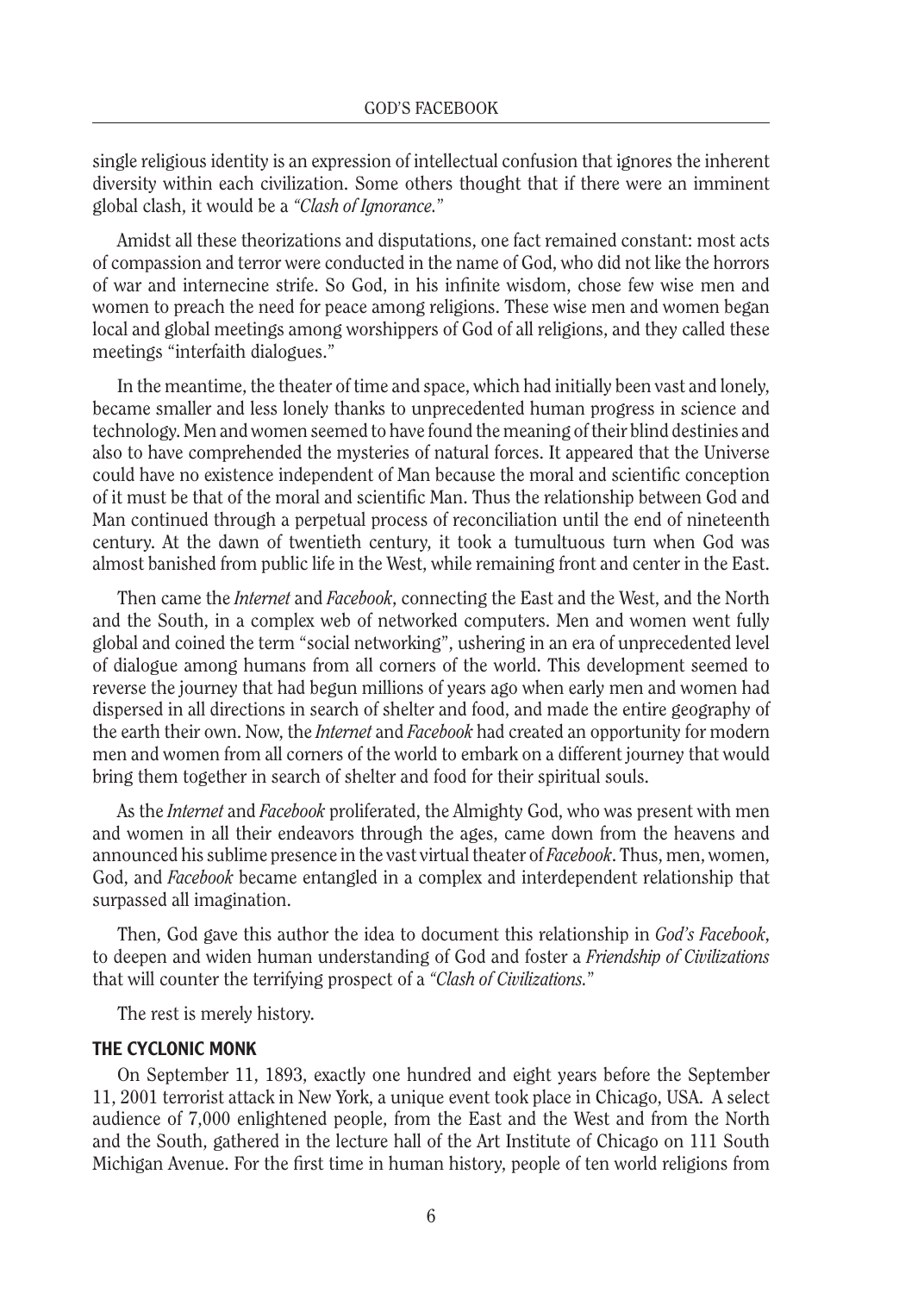all over the world gathered at the first World Parliament of Religions to discuss their faiths, with the hope of discovering common ground for cooperation and peaceful co-existence.

A man, 5 feet 9 inches tall and 30 years old, stood at the podium, with an orange turban wrapped around his head. He was from Bengal, India, a country where Muslim Emperor Akbar the Great (1542–1605) had once acted on a dream to unite all religions, and had held the world's first interfaith summit among Christians, Hindus, Muslims, Jains, and Sikhs. The man from Akbar's country, standing at the podium of the first World Parliament of Religions, had an olive complexion and his eyes were large, with prominent, heavy lids. There was an aura of kingliness in his stature as he stood and glanced with anticipation at the audience. He bowed and said: *"Sisters and Brothers of America."* Instantly, the magic of his rich and deep voice and the sincerity of his utterance transformed the audience's mood to an overwhelming feeling of togetherness, as if *"We are all a part of God's great big family."* The audience responded with a standing ovation that lasted for more than two minutes.

When silence was restored, the young man from India continued his brief lecture, which focused on religious tolerance. He cited two immensely meaningful quotations. The first was a Sanskrit hymn:

"As the different streams Having their sources in different places All mingle their water in the sea, So O Lord, the different paths which men take, Through different tendencies, Various though they appear Crooked or straight, All lead to Thee."

The second was a verse from the Bhagavad Gita ("Song of God"), an ancient Hindu scripture:

"Whosoever comes to Me, through whatsoever form, I reach him; All men are struggling through paths that in the end lead to Me."



The young man was Swami Vivekananda (1863–1902), who introduced the *Vedanta* philosophy and yoga to America and Europe and became the messenger of Indian wisdom to the Western world. The US press dubbed him *"The Cyclonic Hindu Monk of India"* for his oratory. *The New York Herald*  wrote: "Vivekananda is undoubtedly the greatest figure in the Parliament of Religions."

Vivekananda studied at the Scottish Church College in Calcutta, India, and obtained his Bachelor degree at Calcutta University. Later, he became a disciple of Bengali sage Ramakrishna Paramahansa (1836–1886), who was regarded by many Hindus as an *Avatar* ("Incarnation of God"). In 1897, Vivekananda founded in India the Ramakrishna Mission, a large philanthropic organization that still exists.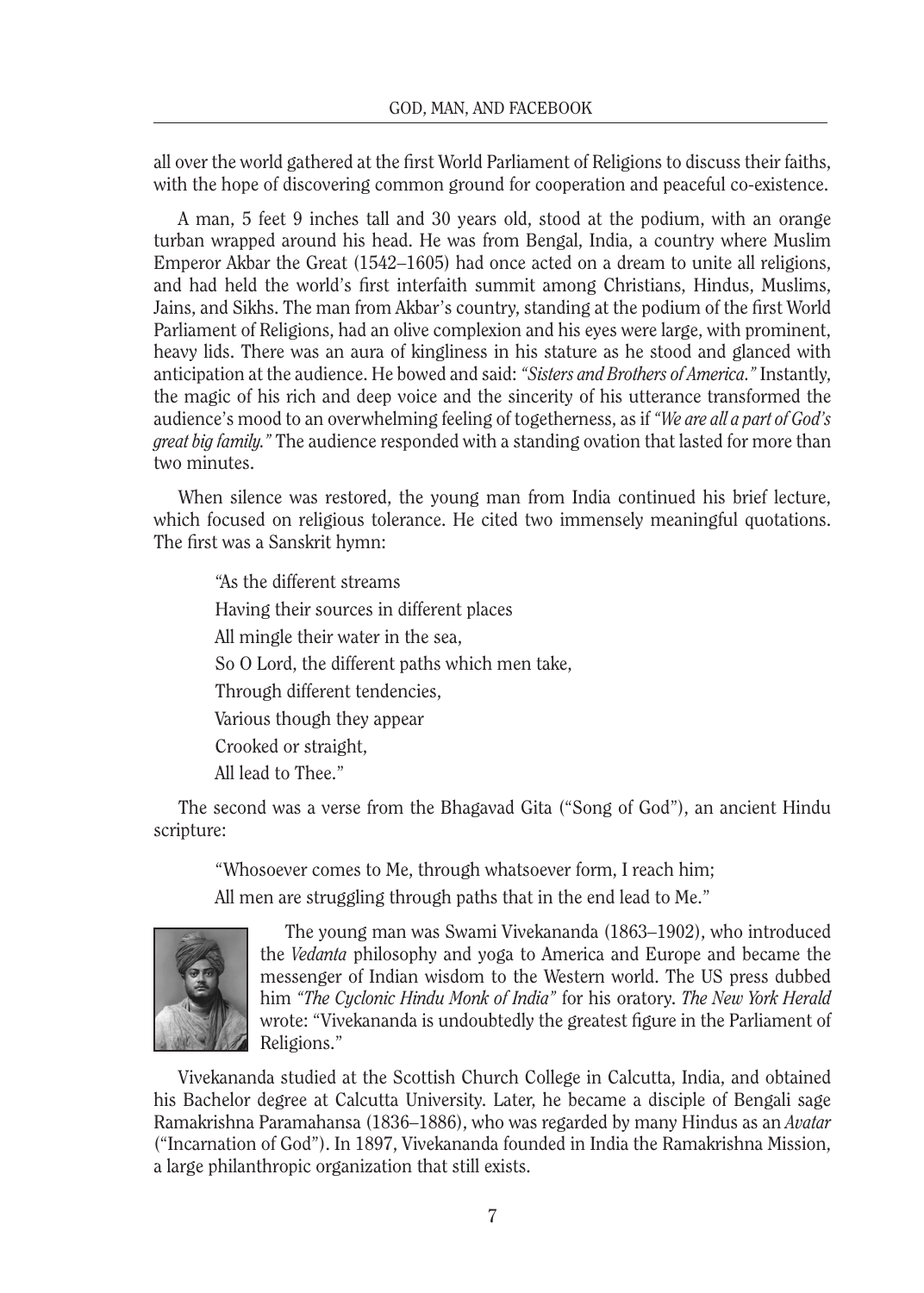Vivekananda died young, at just 39. But, he left a lasting legacy of philanthropy and spiritual philosophy. Before his death, he wrote to a Western follower: "It may be that I shall find it good to get outside my body, to cast it off like a worn out garment. But I shall not cease to work. I shall inspire men everywhere until the whole world shall know that it is one with God."

Vivekananda was a man of unique personality. His biographer, French Nobel Laureate and writer Romain Rolland, wrote: "Equilibrium and synthesis are the keynotes of Vivekananda's personality. In him is harmonized all the various energies, like faith and reason, science and religion, East and West, which are at variance and conflict with each other everywhere, but in Vivekananda's personality they became perfectly harmonized."

Vivekananda ended his 1893 speech at the World Parliament of Religions with these words: "I fervently hope that the bell that tolled this morning in honor of this convention may be the death-knell of all fanaticism, of all persecutions with the sword or with the pen, and of all uncharitable feelings between persons wending their way to the same goal."

Unfortunately, Swami Vivekananda's hope didn't materialize. Fanaticism, an ancient social disease that has killed millions, continued with new fervor in the name of both religion and irreligion, causing untold human misery in the following centuries.

#### THE YANKEE MOHAMMEDAN

Nine days after Swami Vivekananda's speech on September 11, 1893 at the World Parliament of Religions in Chicago, an attractive and dignified man stood at the podium on the windy and rain-swept Wednesday morning of September 20, 1893. He was to speak on behalf of Islam and was, in fact, the only Muslim speaker at the World Parliament of Religions. The man was not an Arab, nor was he from any other populous Muslim country. He was wearing an impeccable Western suit and a red fez cap. He had large brown eyes and his radiant face displayed finely chiseled features that indicated a calm and deliberate mind. He was an American, born in New York, and was the first known white American convert to Islam. His name was Mohammed Alexander Russell Webb (1846– 1916). In 1887, US President Grover Cleveland appointed Webb, then an assistant editor of the *Missouri Republican* in St. Louis, to be the US Consul to the Philippines, a Spanish colony at that time.



Webb embraced the faith of Islam in 1888, resigned from his diplomatic post in 1892, and returned to America to start an Islamic mission. He established the first Muslim house of worship in America in Manhattan, New York in 1893, predating the earliest mosques of Ross, North Dakota, and Cedar Rapids, Iowa, by more than three decades. From that house of worship, the people of Manhattan heard the Muslim call to prayer for the first time on December 10, 1893. The following day, the *New York Times* reported: "For the first time in New York's history,

cosmopolitan as the city is, the melodious call of the Muezzin, celebrated by every traveler in Mohammedan countries, was heard yesterday morning." At the World Parliament of Religions, the US press dubbed Webb *"The Yankee Mohammedan.*"

Unlike Swami Vivekananda, Webb didn't utter sparkling ripples of words at the World Parliament of Religions. Rather, he spoke in a slow and steady tone; yet his speech was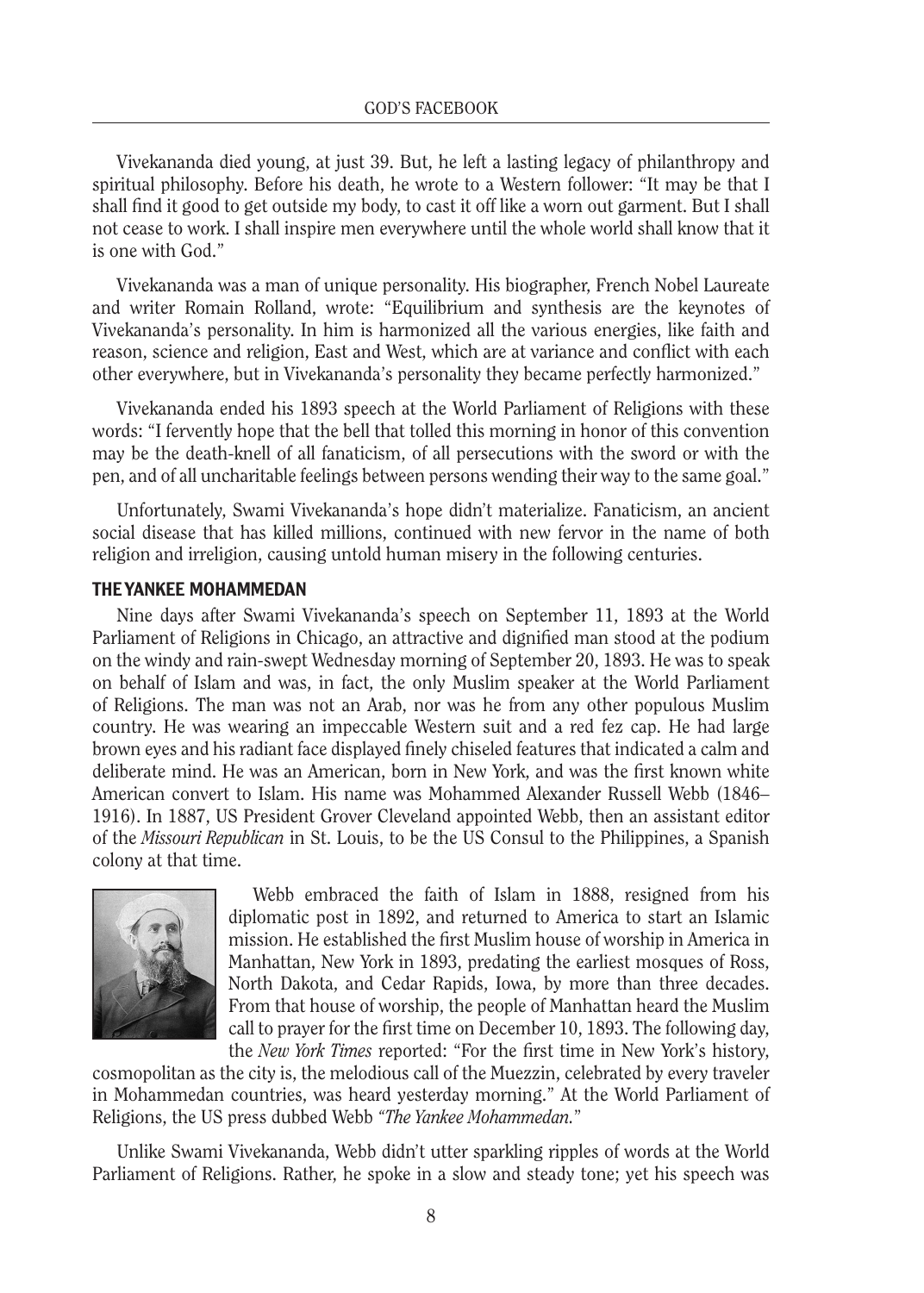very forceful because it was apparent that he was moved by his convictions. In his speech on Islam at the World Parliament of Religions in 1893, Webb quoted two verses from the Quran. The first was from the tenth chapter:

"If the Lord had pleased All who are on the earth would have believed together; And wilt thou force men to be believers?"

– (Quran, 10:99)

The second verse was from the second chapter:

"Let there be no compulsion in religion Now is the right way made distinct from error; Whoever, therefore, denieth Taghoot [literally, error] And believeth in God, Hath taken to hold on a strong handle that hath no flaw. And god is He who heareth, knoweth."

– (Quran, 2:256)

These two statements from the Quran epitomize the Islamic view of religious pluralism and religious tolerance, which, among other things, attracted Webb, a free-spirited American, to embrace Islam.

Mohammed Webb was not an ordinary man. His biographer, Umar Abd-Allah (Wymann-Landgraf), an American Muslim convert who received his doctorate from the University of Chicago, wrote: "His [Webb's] adoption of Islam in late-nineteenth-century America was utterly out of the ordinary, but the manner in which he pursued it was not. Webb embraced Islam in the spirit of classical American individual initiative in religion. Moreover, Webb regarded his conversion as a perfectly natural alternative for himself and any other American who chose it. Webb founded his life and his vision for Islam in America on the same broad spiritual ethos through which he himself initially made his journey to the faith."

Webb remained true to his American self and spirit, and never adopted the *"Arab dress"*, as was commonly done by Muslim converts. Thus, the title of *"The Yankee Mohammedan"*  was a befitting one for him.

Unfortunately, Mohammed Webb's hope of a tolerant Islam to be practiced throughout the world didn't materialize, even after more than a century of spirited discussions begun at the first World Parliament of Religions in Chicago, where the East met the West and proclaimed to all quarters of the globe that there is God in every religion.

#### THE LORD'S PRAYER

Swami Vivekananda and Mohammed Webb belonged to a very small group of non-Christians attending the first World Parliament of Religions of 1893, which was organized and attended primarily by Christians in a country whose inhabitants were predominantly Christians. In fact, the English-speaking Christian representatives delivered 152 (78%) of the 194 papers in the Parliament.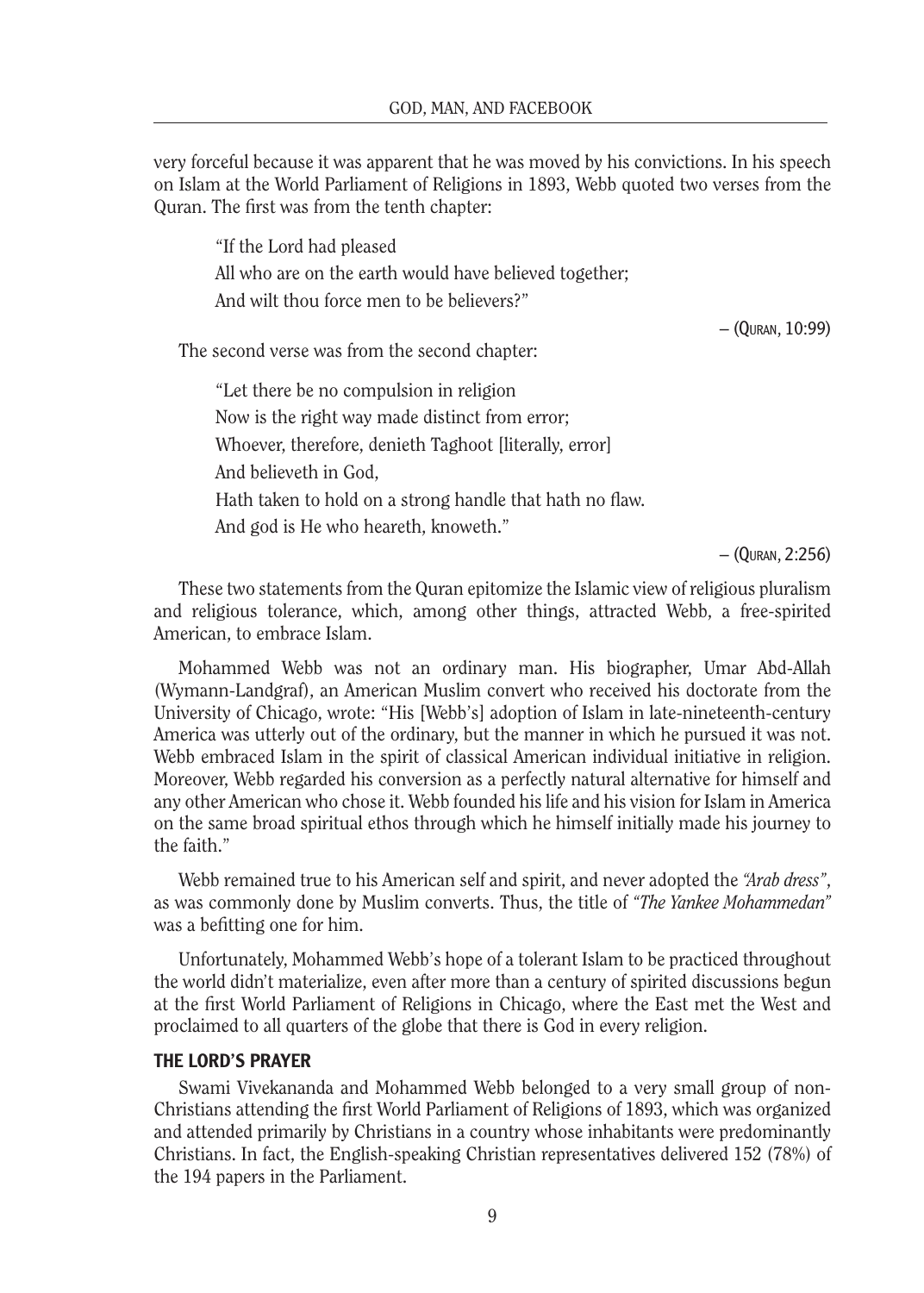The inaugural ceremony on September 11, 1893, began with "an act of common worship to Almighty God", and Psalm 100 of the Hebrew *Bible*, as paraphrased by the British hymn writer Isaac Watts (1674–1748), was sung first:

"Praise God, from whom all blessings flow; Praise him, all creatures here below; Praise him above, ye heavenly host; Praise Father, Son, and Holy Ghost."

Afterwards, Cardinal Gibbons led the attendees in saying the *Lord's Prayer* from *Bible*. The "Amen" at the end of the *Lord's Prayer* was followed by a reverent silence, which was then broken by the President of the World's Congress, Charles Carroll Bonney (1831– 1903), a lawyer and judge from Chicago, with his welcome address. Bonney opened his lecture with these words:

"Worshippers of God and lovers of man—let us rejoice that we have lived to see this glorious day; let us give thanks to the Eternal God, whose mercy endureth forever, that we are permitted to take part in the solemn and majestic event of a World's Congress of Religions."

A total of ten religions were represented in the Parliament: Buddhism, Christianity, Confucianism, Hinduism, Islam, Jainism, Judaism, Shintoism, Taoism, and Zoroastrianism. The seventeen-day program included a wide range of topics presented by a great variety of speakers. On September 27, 1893, the Parliament was officially closed with the *Lord's Prayer*, led by Emil G. Hirsch, a rabbi from Chicago.

#### EXCLUSIVISM, INCLUSIVISM, AND PLURALISM

People of all major world religions came to the Parliament because of the American promise of cosmopolitanism exemplified in the ten official objectives of the Parliament. There was a clear attempt to create a true brotherhood of religions by enlightening each other through a sincere exploration and discovery of common ground. There was no agenda, implicit or explicit, to prove the superiority of one religion over another; rather, the Parliament—in an overwhelmingly Christian country—was posited, by design, against the exclusivist claim that Christianity is the only true divine religion and that Jesus Christ is the only way to salvation and to God.

The Archbishop of Canterbury virulently opposed the Parliament from an exclusivist position, and wrote a strong rebuke to the organizers, refusing their invitation: "The difficulties which I myself feel are not questions of distance and convenience, but rest on the fact that the Christian religion is the one religion. I do not understand how that religion can be regarded as a member of a Parliament of Religions without assuming the equality of the other intended members and the parity of their position and claims."

The European Roman Catholic hierarchy also opposed the Parliament, along with American evangelical leaders such as D. L. Moody, who camped outside the convention hall and prayed for the souls of the delegates.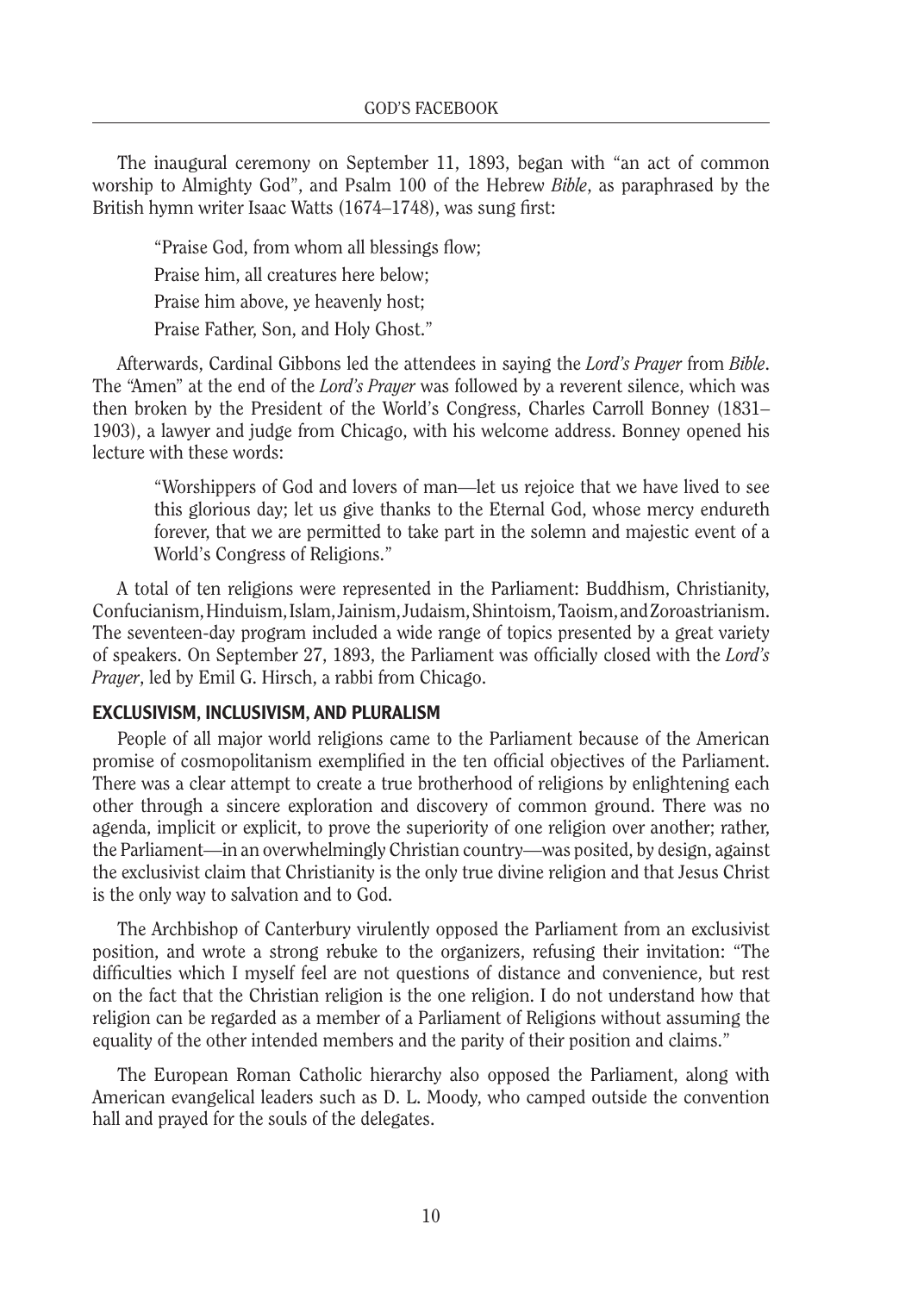In contrast, Charles Bonney's vision of the World Parliament of Religions was predicated on his belief in *pluralism*, which promotes peaceful coexistence of religions without any religion claiming superiority over others. His remarks in the welcome address were clairvoyant and inspiring:

"As the finite can never fully comprehend the infinite, nor perfectly express its own view of the divine, it necessarily follows that individual opinions of the divine nature and attributes will differ. But, properly understood, these varieties of view are not causes of discord and strife, but rather incentives to deeper interest and examination. Necessarily God reveals himself differently to a child than to a man; to a philosopher than to one who cannot read. Each must see God with the eyes of his own soul. Each must behold him through the colored glasses of his own nature. Each one must receive him according to his own capacity of reception. The fraternal union of the religions of the world will come when each seeks truly to know how God has revealed himself in the other, and remembers the inexorable law that with what judgment it judges it shall itself be judged."

However, this attitude was not necessarily shared by all speakers and attendees. Many, including Reverend John Henry Barrows, the event chairman appointed by Bonney, viewed the Parliament as an unprecedented opportunity to present the Christian case persuasively to the admiration and consent of other religious leaders. His position was that of religious inclusivism, wherein one partially accepts the validity of truth in other religions but maintains the superiority of one's own religion, with the possibility of incorporating or subordinating the other religions into one's own. Barrows thought Christianity as the culmination of human religious progress and concluded: "The Parliament has shown that Christianity is still the great quickener of humanity, that it is now educating those who do not accept its doctrines, that there is no teacher to be compared with Christ, and no Saviour excepting Christ ... The non-Christian world may give us valuable criticism and confirm scriptural truths and make excellent suggestion as to Christian improvement, but it has nothing to add to the Christian creed."

Barrows's *inclusivism* was surpassed by the zealotry and rhetoric of those who staked out a position of religious *exclusivism*, wherein one denies the validity of the truth claims of all other religions. Professor William C. Wilkinson dismissed Barrows's compromise position of religious *inclusivism* and declared this in his speech at the Parliament: "Of any ethnic religion, therefore, can it be said that it is a true religion, only not perfect? Christianity says, No." Wilkinson further proclaimed: "Men need to be saved from false religion; they are in no way of being saved by false religion. Such, at least, is the teaching of Christianity. The attitude, therefore, of Christianity towards religions other than itself is an attitude of universal, absolute, eternal, unappeasable hostility."

Fortunately, Wilkinson's view was only a minority view among the delegates and the participants of the first World Parliament of Religions. The dominant voice was one of tolerance and mutual respect. Charles Bonney's declaration in the welcome address rang true throughout the seventeen-day conference: "This day a new fraternity is born into the world of human progress, to aid in the upholding of the kingdom of God in the hearts of men."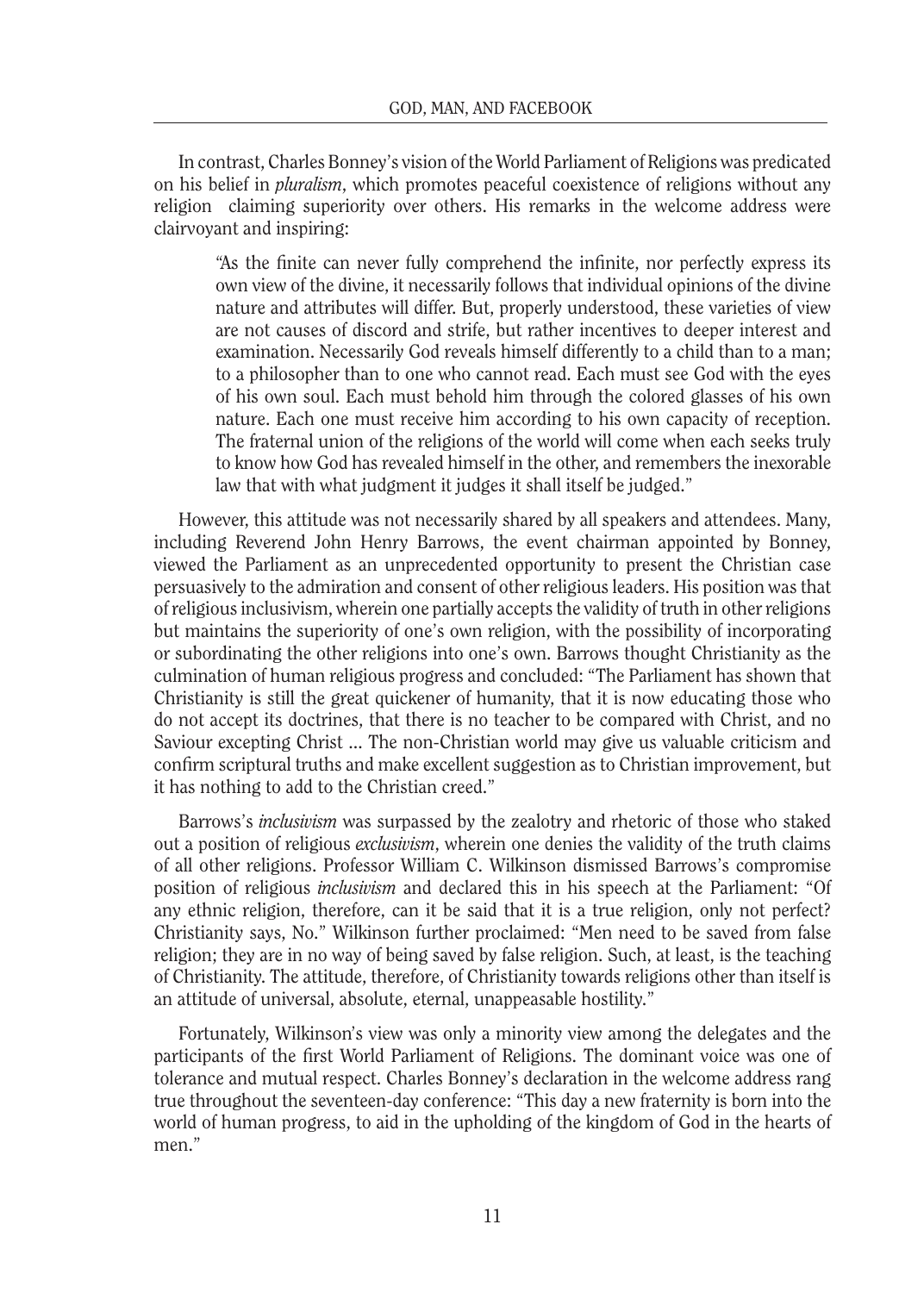#### DOES GOD BELONG TO ANY RELIGION?

The *Cyclonic Monk*, Swami Vivekananda, representing Hinduism at the Parliament, drove his pluralist views home with calls for a universal religion, without claiming the superiority or admitting the inferiority of his own religion. Instead, he proposed a genuine togetherness of all religions, in which "each must assimilate the others and yet preserve its individuality and grow according to its law of growth."

In a similar vein, the *Yankee Mohammedan*, Mohammed Webb, representing Islam at the Parliament, highlighted the pluralist view of Islam in terms of other religions, with the hope of dispelling the false perceptions of his religion's apparent militancy towards others.

Despite all the conflicts and contradictions, the first World Parliament of Religions in 1893 stood out as a true brotherhood of religions and made a lasting positive contribution towards the growth of religious thinking in the next centuries. The Parliament was indeed a giant leap towards the *Friendship of Civilizations*. The men and women present at the Parliament learned that there are many ways to be religious and that no religion has a monopoly on God.

Unfortunately, throughout human history, many men and women have chosen to deny this eternal truth and have claimed a monopoly on God to promote their personal agendas in the name of God, causing enormous pain and suffering to their fellow humans. For example, Adolf Hitler, a Christian, wrote in his autobiography *Mein Kampf*: "I am convinced that I am acting as the agent of our Creator. By fighting off the Jews, I am doing the Lord's work." Hitler was responsible for the deaths of over six million Jews. Osama bin Laden, a Muslim, proclaimed that hostility towards the West and its citizenry is a duty to God. Bin Laden was responsible for the September 11, 2001 terrorist attack, which killed more than 3,000 civilians in a single day. Nathuram Godse, the Hindu activist who assassinated Mahatma Gandhi, claimed that he acted alone to save the Hindus because he considered "my first duty [is] to serve Hindudom and Hindus." Yigal Amir, the fanatic Jew who assassinated Israeli prime minister Yitzhak Rabin, was quoted as saying that he had "acted alone and on orders from God."

The problem lies in the exclusivist thinking of different religious groups, which defies the scriptural logic of all religions. The *Cyclonic Monk*, Swami Vivekananda, cited the Hindu holy book, *Gita*, to tell us that all paths lead to God. Therefore, obviously, God is not a Hindu. The *Yankee Mohammedan*, Mohammed Webb, cited verses from the Muslim holy book, the Quran, as proof that it is God who created the diversity of faiths in this world. Therefore, God is not a God only of Muslims, but a God of all human beings. More than a century later, Bishop Desmond Tutu sharply criticized in his 2011 book, *God Is Not A Christian*, those Christians who believe that they received an exclusivist mandate from the Bible. He provided ample biblical evidence to prove that Christianity does not have an exclusive and proprietary claim on God, and that God is, indeed, not a Christian.

Truly, God is too big to fit into one religion.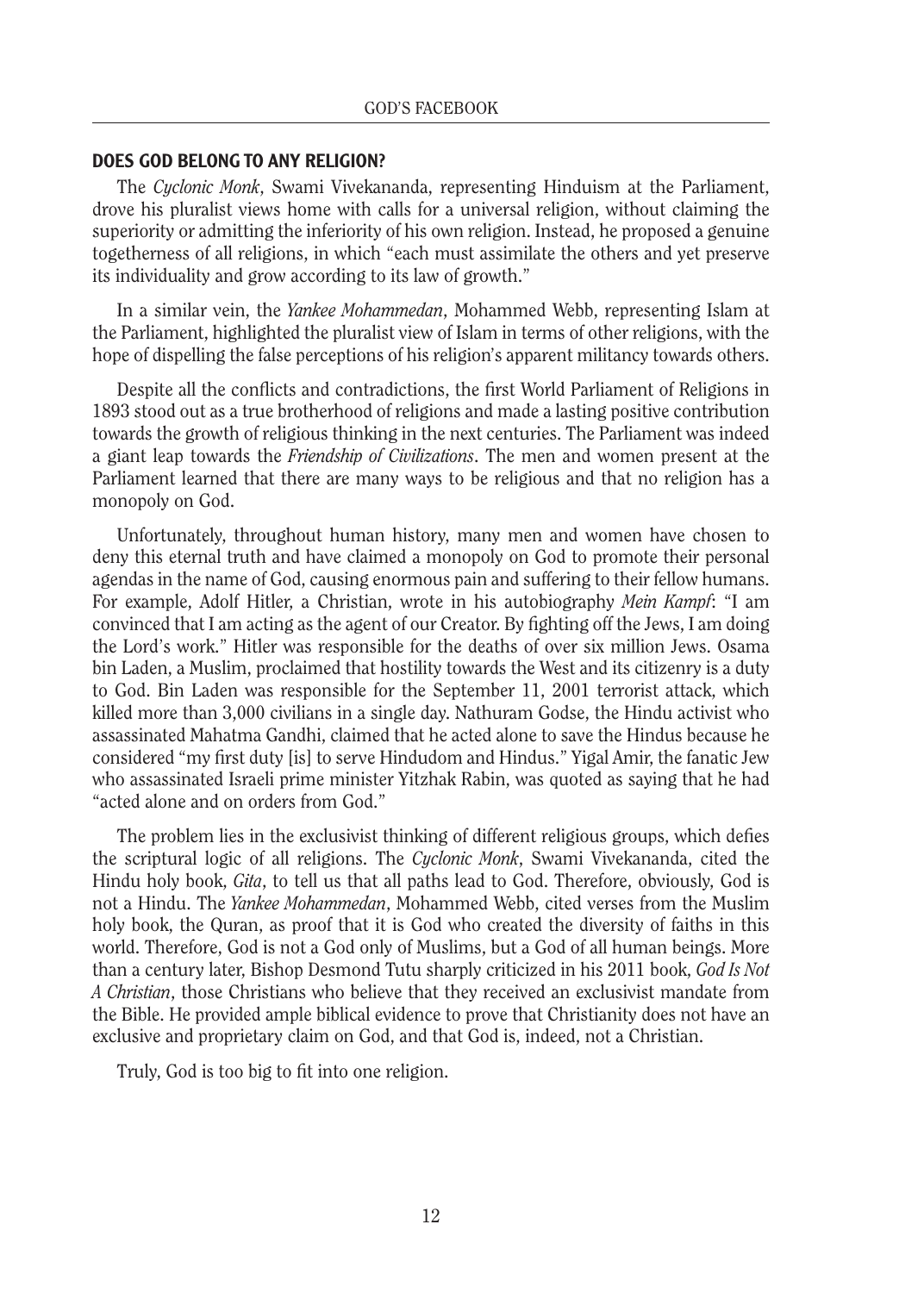#### GOD'S SUBJECTS

In 1893, when the first Parliament of World Religions was held in Chicago, the population of the world stood at about 1.5 billion, with a similar number of fans of God. Currently, God has a huge following that numbers more than six billions humans, as shown in the Table below.

| <b>GOD'S SUBJECTS</b>             |                                 |                                      |
|-----------------------------------|---------------------------------|--------------------------------------|
| <b>RELIGIOUS GROUP</b>            | WORI DWIDF<br><b>POPULATION</b> | <b>NUMBER</b><br><b>OF COUNTRIES</b> |
| <b>CHRISTIANS</b>                 | 2.26 Billion (33%)              | 239                                  |
| <b>MUSLIMS</b>                    | 1.52 Billion (22%)              | 213                                  |
| <b>HINDUS</b>                     | 935 Million (14%)               | 127                                  |
| AGNOSTICS/ATHEISTS                | 840 Million (12%)               | 239                                  |
| <b>FOLK/TRADITIONAL BELIEVERS</b> | 750 Million (11%)               | 220                                  |
| <b>BUDDHISTS</b>                  | 465 Million (7%)                | 141                                  |
| <b>SIKHS</b>                      | 25 Million $(0.4\%)$            | 53                                   |
| JEWS                              | 15 Million $(0.2\%)$            | 138                                  |
| <b>BAHA'IS</b>                    | $7$ Million $(0.1\%)$           | 222                                  |
| <b>JAINS</b>                      | 6 Million (0.1%)                | 19                                   |
| <b>SHINTOISTS</b>                 | 3 Million (0.04%)               | 8                                    |
| <b>ZOROASTRIAN</b>                | 182,000 (0.003%)                | 25                                   |
| <b>TOTAL WORLD POPULATION</b>     | 6.83 Billion                    | 239                                  |

Source: Summarized from Britannica Book of the Year, 2010, Encyclopedia Britannica, 2011

#### GOD CHANGETH OVER TIME

As the number of people inhabiting the planet Earth changed over time, so did God. From time immemorial, God has been roaming wide and far with all his might, geographically from the river banks of the Nile to the megalopolises on the shores of the Atlantic, and down the centuries from the Sumerian abacus to the Cray XT5 supercomputer, which can perform 1.759 quadrillion floating point operations in one second. If the XT5 were to process a digital image of God from the brain scans of all humans living on earth, we would find out that God today is not the same as God who existed at the beginning of human consciousness. This finding would be consistent with the evolution of *Homo sapiens*—we are not what we were when we

#### EVOLUTION OF GOD

God changeth over time through a perpetual process of reconciliation between the sacred and the mundane.

began our journey on the planet Earth. Similarly, our God (or rather, our understanding of God) has also changed through a perpetual process of reconciliation, as we changed with the progression of time.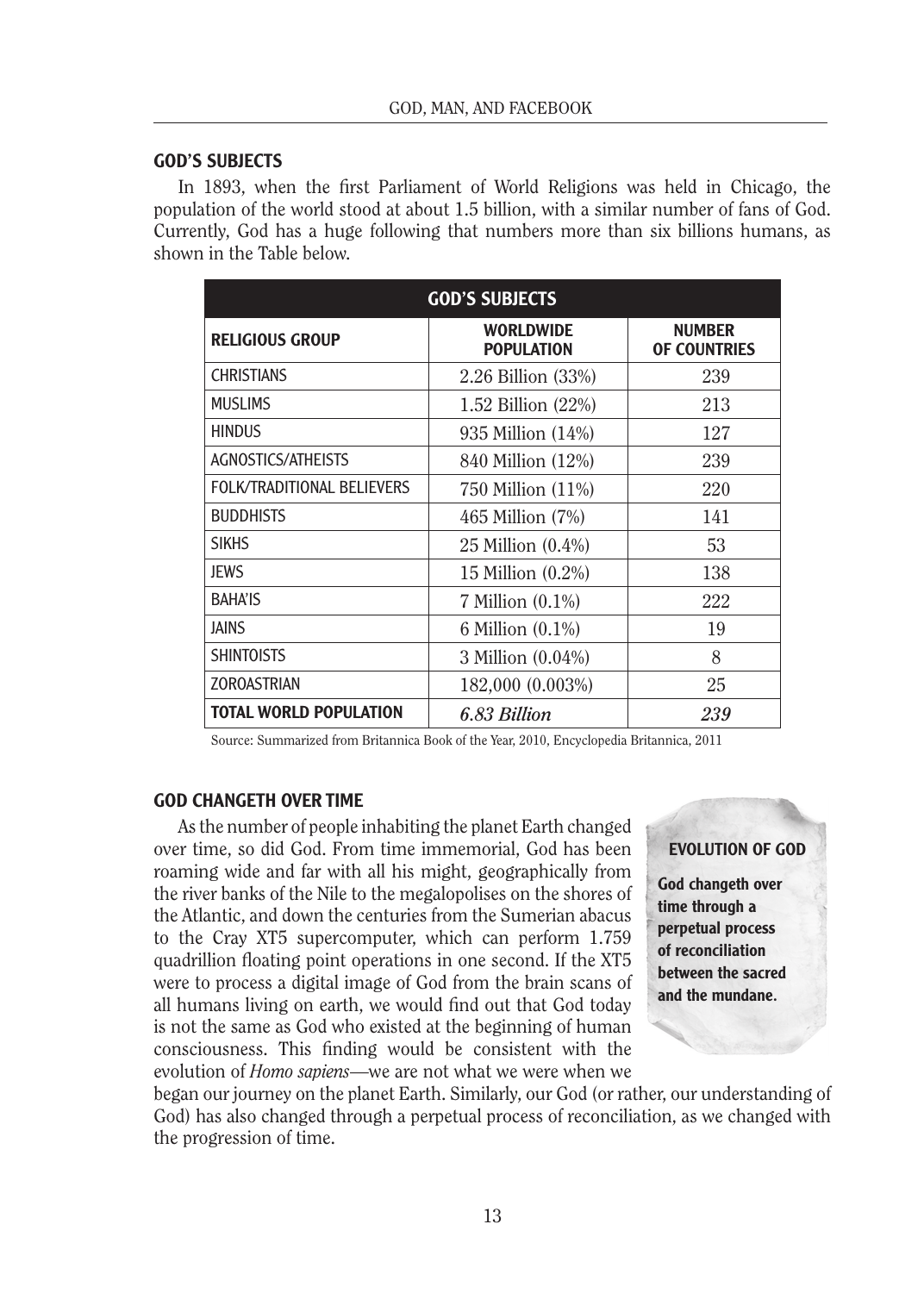#### DOES GOD MATTER?

Why do we need to understand God? Does God matter? Does religion matter? Is interfaith dialogue important? American sociology professors Paul Froese and Christopher Bader offered an answer to one of these questions in an article published in the *Harvard Divinity Bulletin*, concluding that "God matters and lies at the heart of philosophical, ethical, and political differences in the world." Hans Küng, a Swiss professor of ecumenical theology and a prolific author, underscored the importance of interfaith dialogues by proclaiming, "There will be no peace among the nations without peace among the religions. There will be no peace among the religions without dialogue among the religions."

Political scientists Monica Toft, Daniel Philpott, and Timothy Shah went even farther, declaring the twenty-first century to be God's century. In a 2011 book entitled *God's Century*, they argued that God and religion have been on the rise in the socio-political arena all over the world since the 1970s, and will wield significant influence in setting the political agendas of this century.

The resurgence of religion and God can be attributed to the failures of socialism and secularism to fulfill the hopes, expectations, and inherent spiritual needs of modern men and women. Ironically, the very forces expected to "kill" God, such as industrialization, democratization, modernization, and globalization (recall *Time* magazine's 1966 cover, "Is God Dead?") had actually given a new life to God, as modern men and women again found themselves, like their earliest ancestors, lost in a "spiritually lonely" world where they knew not the meaning of their destinies in the face of rapid and complex changes. The Internet and Facebook nurtured this resurgence by connecting religiously minded people all over the world for common causes—political, social, moral, and theological. God and religion, like any other powerful forces, can be used for both peacemaking and violence. For their specific interpretations to prevail, the terrorists and bigots bank on the ignorance of the masses regarding holy scriptures and sacred history. The peacemakers, therefore, need to nurture and promote a culture of respectful education and engagement among people of all religious backgrounds, such that misinformation and disinformation cannot seize the imaginations of the uninformed.

Therefore, God surely matters for world peace.

But is that all? Doesn't God matter for human souls too? Hasn't God played a role in bestowing mental peace upon humans for as long as they have existed on the face of the earth? It is often said that "Man created God out of fear." But history points in a different direction. God, or the human conception of God, may have changed over time, but one thing that remained constant is that God is a supernatural being to be revered and worshipped. It was not all fear, as many would like to believe. Truly, the relationship between God and humans is similar to that between a kind, protecting parent and a child. God can get angry at times, but that anger is temporary and paternal. As such, God needs to be feared as a parent needs to be feared. However, the permanent attitude of God towards humans is one of compassion, forgiveness, and love. Karen Armstrong, in her book *The Case for God*, remarked that "Religion's task, closely allied to that of art, was to help us to live creatively, peacefully, and even joyously with realities for which there were no easy explanations and problems that we could not solve: morality, pain, grief, despair,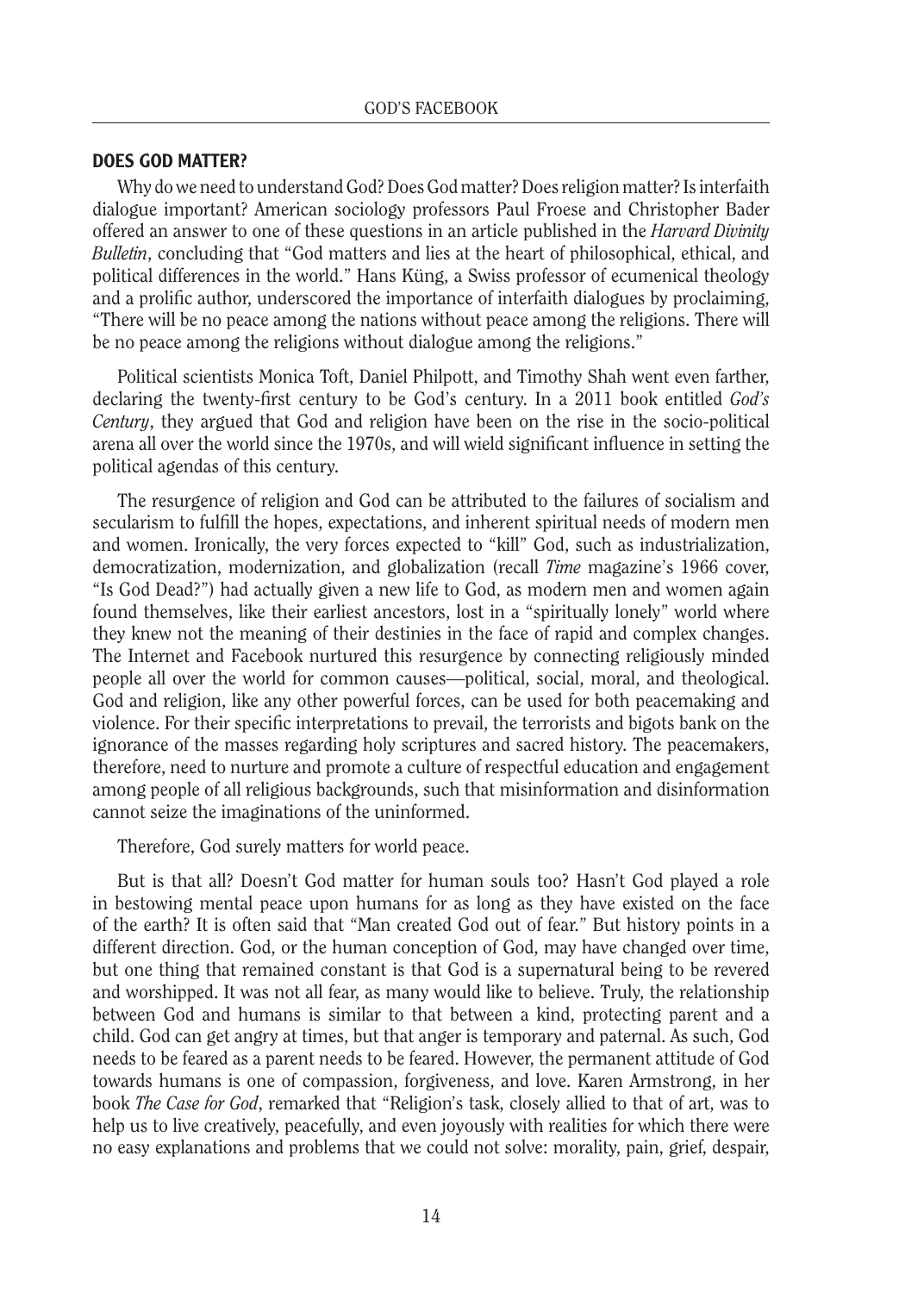and outrage at the injustice and cruelty of life." The same statement could also be made about God.

Therefore, God matters also for the health of the human soul.

#### REVIVAL OF INTERFAITH DIALOGUES

A long silence fell on global interfaith dialogues after the first World Parliament of Religions in 1893. Indeed, not until a hundred years later, in 1993, was the second World Parliament of Religions held, again in Chicago. The event was attended by 8,000 people belonging to different religious faiths. Bangladesh-born American spiritual master Chinmoy Kumar Ghose (1931–2007), known worldwide as Sri Chinmoy, led the opening meditation. Unlike Swami Vivekananda in 1893, Sri Chinmoy did not speak. But he later explained that during his silent meditation he had prayed for the oneness of all religions. During his 43 years of living in the USA, from 1964 to 2007, Sri Chinmoy propagated what Swami Vivekananda had started in the West: the practice of yoga combined with spiritual philosophy. The essence of Sri Chinmoy's belief is summarized in these words: "I was born into the Hindu religion, but now my only religion is to love God and to be of service to God. Love of God embraces all religions: Christianity, Hinduism, Judaism, Islam and others." This echoes the same sentiments expressed by numerous speakers at the 1893 World Parliament of Religions.

During the lull in interfaith dialogues between the first and second World Parliament of Religions, another set of revolutionary changes were taking place in Chicago, in the field of tall buildings design, which would make possible the construction of the Twin Towers of the World Trade Center. Fazlur Rahman Khan (1929–1982), a Bangladeshi-American Muslim engineer working in Chicago, introduced the idea of the "tube" structural system in the 1960s. He was the chief structural designer of the Sears Tower (now Willis Tower) in Chicago, the tallest building in the world from 1973 to 1998. Khan's tube structural system was used in the construction of the Twin Towers, the Petronas Tower of Malaysia, and the current tallest building in the world, the Burj Khalifa of Dubai.

The irony of fate was that the Twin Towers, made possible by the brilliant invention of a Muslim engineer in the 1960s, were destroyed in the name of God by a group of Muslim religious fundamentalists from the Middle East on September 11, 2001. This act of terror killed 2,606 people. Among the dead, excluding the terrorists, were Christians, Muslims, Hindus, Jews, Buddhists, Atheists, Agnostics, and citizens from more than ninety countries. The ages of those who died in the attack ranged from 3 to 82.

The tragedy of September 11 reawakened the humanity to the grim dangers of religious fanaticism and the need for dialogue among religious adherents. It also gave a strong impetus to the revival of global interfaith dialogues that had begun in Chicago in 1893. Since 2004, the World Parliament of Religions takes place every five years, and many other interfaith initiatives occur elsewhere throughout the world.

In March, 2011, US President Barack Obama launched the *President's Interfaith and Community Service Campus Challenge*, an initiative that promotes co-operation between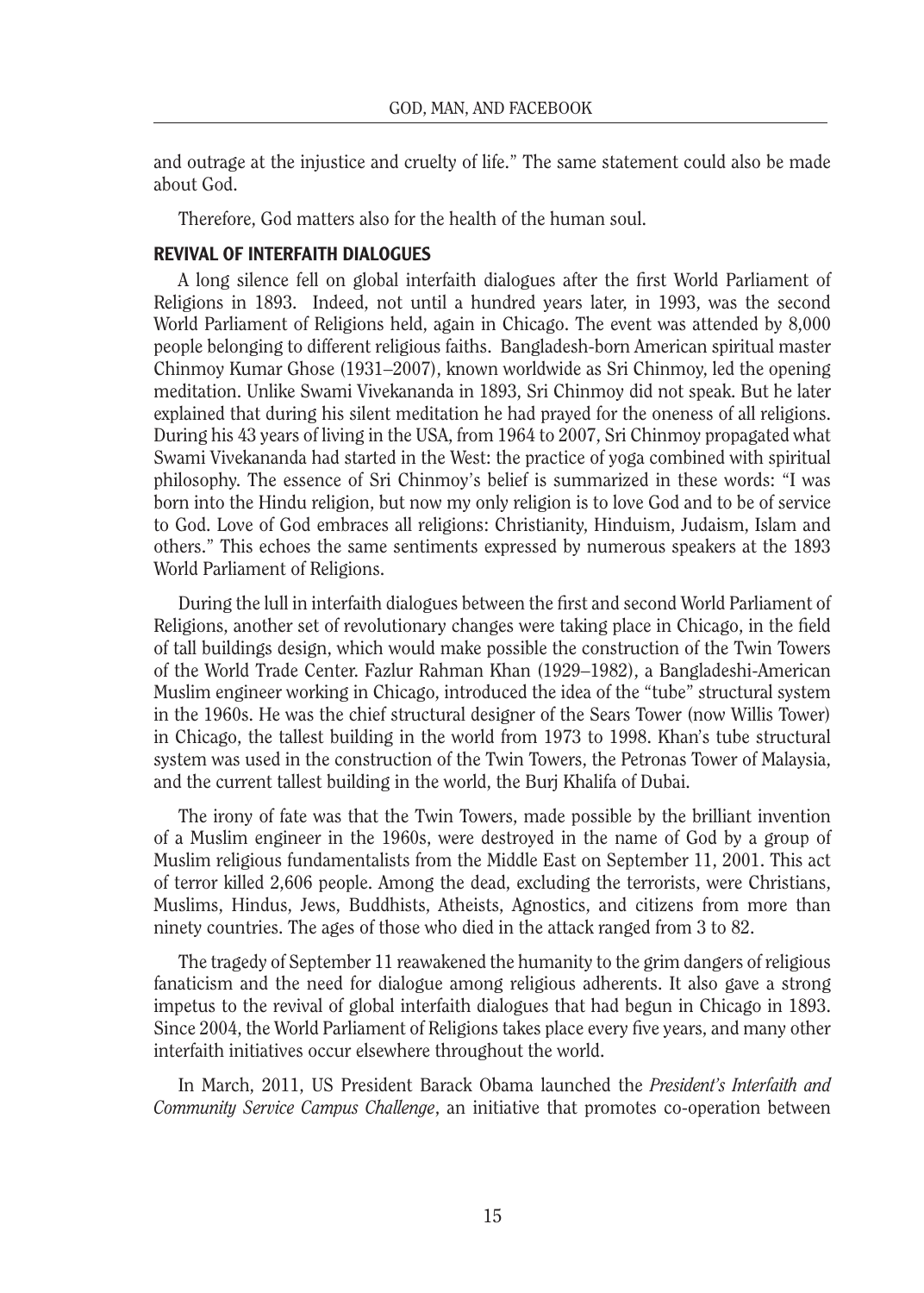believers and non-believers. Taking a pluralist position, the President stated: "I know that as we go forward it is going to take all of us, Christian and Jew, Hindu and Muslim, believer and non-believer, to meet the challenges of the twenty-first century." The inclusion of nonbelievers in interfaith dialogues is a key step towards fostering a *Friendship of Civilizations*, because atheists and agnostics account for about 12% of the world's population.

The tragedy of September 11 has turned into an inspiration, and there have been more interfaith initiatives in the world since that tragedy than ever before. It appears that the *Cyclonic Monk*'s last wish may have come true: "I shall inspire men everywhere until the whole world shall know that it is one with God."

#### THE CHICAGO CONNECTION

In 1893, Chicago gave birth to the first modern global interfaith dialogues by hosting the first World Parliament of Religions. In the 1960s, Chicago gave birth to a series of tall buildings, two of which, through their violent destruction on September 11, 2001, gave a strong impetus to the revival of interfaith dialogues. In 2002, Eboo Patel, an Indian Muslim from Chicago and a Rhodes scholar with a doctorate in the sociology of religion from Oxford University, founded the Interfaith Youth Core (IFYC), which has the potential to revolutionize the landscape of interfaith cooperation in the world in the twenty-first century.

Headquartered in Chicago, the IFYC supports religious pluralism and hopes to diffuse the faith line to stop the *Clash of Civilizations*. It argues: "The faith line does not divide people of divergent faith traditions, or religious people from secular people. Instead, this line divides religious totalitarians from religious pluralists." Eboo Patel, the founder of IFYC and an advisor to President Obama (who also hails from Chicago), took his inspiration from what Charles Bonney, a Chicago judge and the President of the 1893 World Parliament of Religions, declared in his concluding address: "Henceforth the religions of the world will make war not on each other, but on the giant evils that afflict mankind."

IFYC is building an interfaith youth movement, using service to fellow humans as a bridge. The *New York Times* commented in January, 2011: "Until Mr. Patel came along, the interfaith movement in the United States was largely the province of elders and clergy members hosting dialogues and, yes, book clubs—and drafting documents that had little impact at the grass roots."

IFYC has now gone global, spanning five continents and over 200 college and university campuses. It is building bridges towards a *Friendship of Civilizations*, not a clash.

#### FACEBOOK GOES GLOBAL

Amidst the turmoil and wars after September 11, 2001, a momentous event that would in a few years change the course of human history was taking place in a tiny corner of a small dormitory room at Harvard University in Boston, Massachusetts. A sophomore student by the name of Mark Zuckerberg (1984– ) was diligently writing a computer code that would allow his fellow students to use his website to vote for the "hottest" (i.e., bestlooking) person from a selection of student photos. He named his website *Facemash.com*.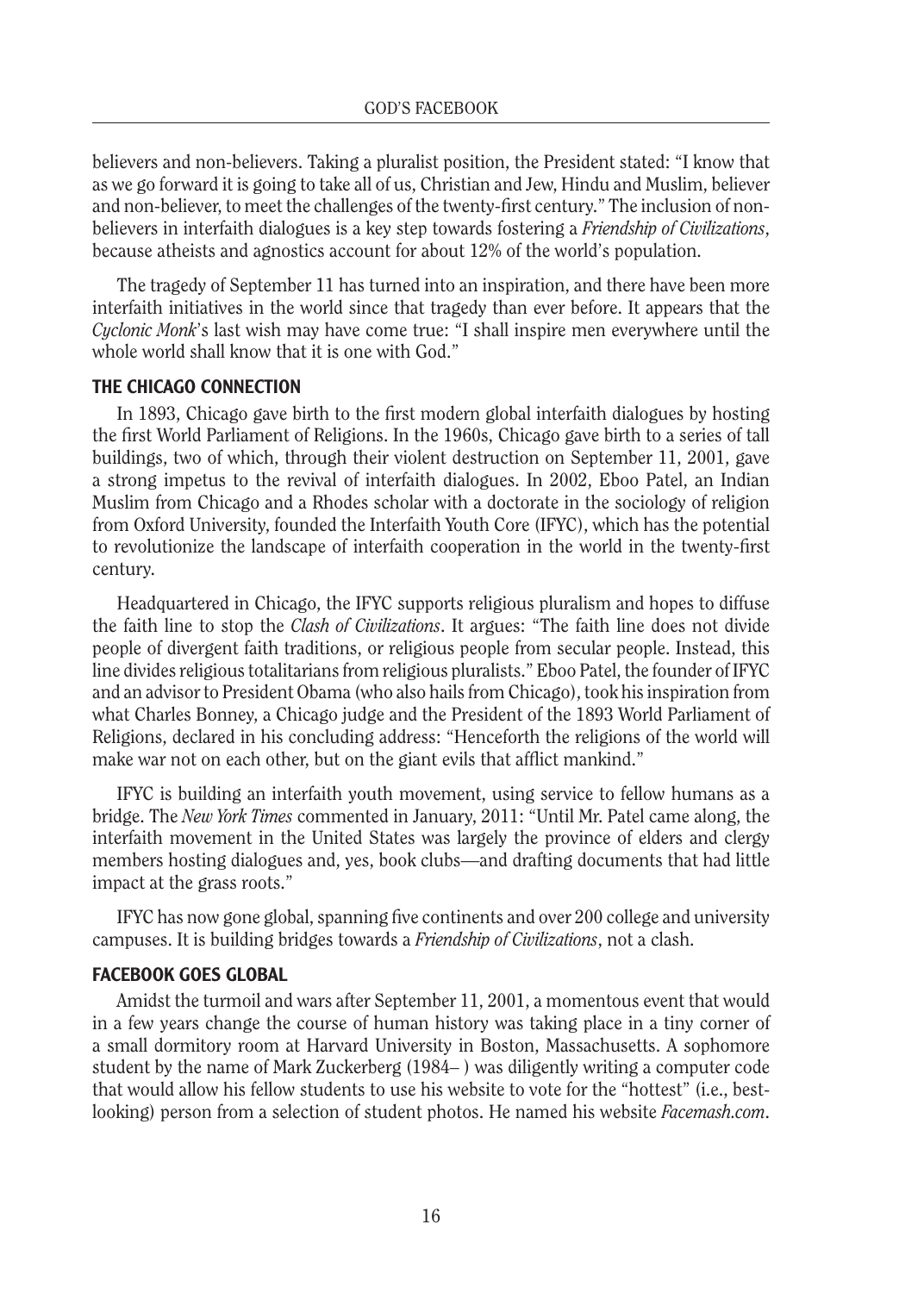He had no idea that his work would have impacts far beyond his wildest imagination. His website gained immediate popularity and brought Harvard's computer servers down. The university authority shut down his website, and Zuckerberg apologized for his unauthorized use of student photos.

Nonetheless, impressed by the popularity of his website, Zuckerberg expanded upon his ideas. In February, 2004, he launched "Facebook" from his dormitory room. In fewer than five years, *Facebook* profoundly changed the world by jump-starting the era of online social networking, a new way of connecting with people across the globe without the travails of journeying thousands of miles. On Facebook, users can post their ideas, share their thoughts, pictures, and videos, and communicate with others—whether they are neighbors or unknown people on the other side of the globe—instantly and at no cost.

Zuckerberg's Facebook spurred a revolution that touched the entire world and now has a fanatical following that rivals any of today's major religions. As of October 2012, *Facebook* had more than one billion active users, and it continues to grow.

#### POPE BLESSES FACEBOOK

The power of communication through Facebook was soon realized by the Vatican. In 2009, the Vatican launched a Facebook application, *Pope2You*, which allowed the faithful to "meet" the Pope on Facebook, hear his words, see photos, and receive his messages in the form of "virtual cards." The purpose was to build a network around the Pope. However, users didn't receive an email saying the Pope had added him/her as a friend, nor could the user "poke" the Pope or write on his wall. The following year, in March 2010, the Vatican launched its first Facebook page to celebrate the Pope's forthcoming visit to England in September 2010. This event-themed *Facebook* page remains open, with about 10,000– 15,000 fans checking in from time to time.

The eighty-three-year-old pontiff doesn't have a personal Facebook account, but he endorsed the use of social networking in a January 2011 address entitled "Truth, Proclamation and Authenticity of Life in the Digital Age." This allowed many devout Christians to start using Facebook without feeling any Catholic guilt. The Pope encouraged social networkers to be open and honest in their communications, and warned: "It is important always to remember that virtual contact cannot and must not take the place of direct human contact with people at every level of our lives."

#### GRAND MUFTI BLESSES FACEBOOK

In 2010, there was widespread protest in the Muslim world against *Facebook*, in response to the page "Everybody Draw Mohammed Day", which carried sacrilegious, anti-Muslim content. Pakistan and Bangladesh temporarily blocked access to *Facebook*. India requested *Facebook* authorities to disallow access to the page. Numerous Muslim clerics called for an outright ban of Facebook among Muslims. But young Muslims didn't heed these calls. As an alternative to Facebook, some Muslim entrepreneurs started *MillatFacebook*, a Muslim-oriented social networking website, in 2010. However, the user experience was so abysmal that *MillatFacebook* was not able to attract even five percent of the 6.5 million Facebook users in Pakistan. A few investors are now working on the launch of a new Muslim Facebook, called *Salamworld*, scheduled for release in 2012. The investors hope to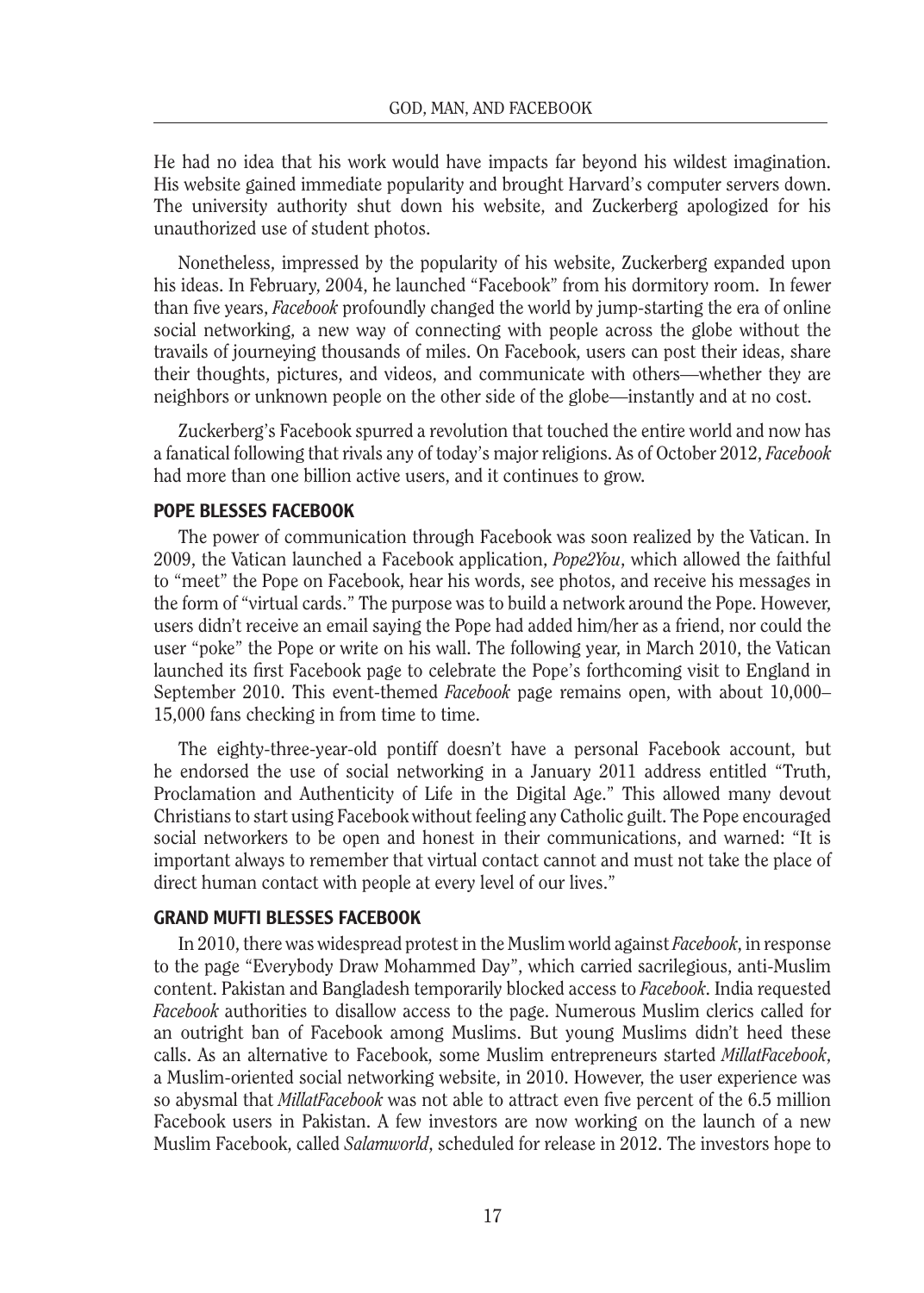gain 50 million users by 2015.

In the Muslim world, there is ongoing debate about the use of *Facebook*, or any other social networking site, because of the lack of control over the content uploaded by users. In an interview in 2012, Sheikh Ali Gomaa (1952– ), the Grand Mufti (highest official of Islamic law) of Egypt, rejected calls for a ban on social networking. As one of the world's most respected Islamic jurists, Sheikh Gomaa called for caution and understanding in guiding young Muslims to confront both the dangers and the benefits of the *Internet* and social networking. "If you close one form of communication," he said, "people will find a way around it." The Grand Mufti himself has a Twitter account and uses the *Internet* to communicate with followers.

#### JESUS TOPS FACEBOOK RANKING

Today, the biggest star on *Facebook* is not Eminem, Rihanna, Justin Bieber, Lady Gaga, or President Obama. The biggest star is Jesus. In September 2011, ABC News, citing *AllFacebook*.com, a website that keeps track of Facebook traffic, reported that a Facebook page called "Jesus Daily" ranked as the most engaging page in terms of number of posts, number of comments, number of likes, and number of responses. With only 11 million fans, *Jesus Daily* had about 6 million interactions. In contrast, the *Justin Bieber* page, which has about 40 million fans, had only 690,000 interactions over the same period. The second and third most engaging pages are also religion related: during the same period, the *Dios Es Bueno* (God is Good) page had 2.9 million interactions and *The Bible* page had 1.8 million. The *I'm a Muslim & I'm Proud* Facebook page ranked thirteenth, with 568,000 interactions, while the *ILoveAllah.com* Facebook page ranked fifteenth, with 559,000 interactions.

#### WHAT IF GOD HAD A FACEBOOK?

Amidst Facebook's popularity as a preferred way to remain in touch with others, it is not at all irrational for men and women to imagine a Facebook for God. So, if God had a Facebook, what would be written on it? How many fans would visit? Could *facebook. com* handle more than six billion fans of God, which would far outnumber the one billion current active users of Facebook?

If history is a slate, then God's Facebook had its beginning a long time ago, when individual *Homo sapiens* first started writing their thoughts and prayers. Men and women of the past centuries contributed to God's Facebook in accordance with their beliefs, cultures, and socioeconomic conditions. They spoke not only through words, but also through elaborate artworks: paintings, symbols, idols, and music. They built magnificent temples that show how they valued their devotion to God. They fought countless wars to establish their own ideas about God, such as who and what God is, and what God wants. At the same time, men and women of all epochs embarked on magical missions of love to help fellow human beings in the name of God. Thus, God and humans lived in an indivisible co-existence and spoke to and about each other in commandments, prayers, and simple statements. This fascinating story of God, Man, and Facebook is recorded in this book for the first time in human history.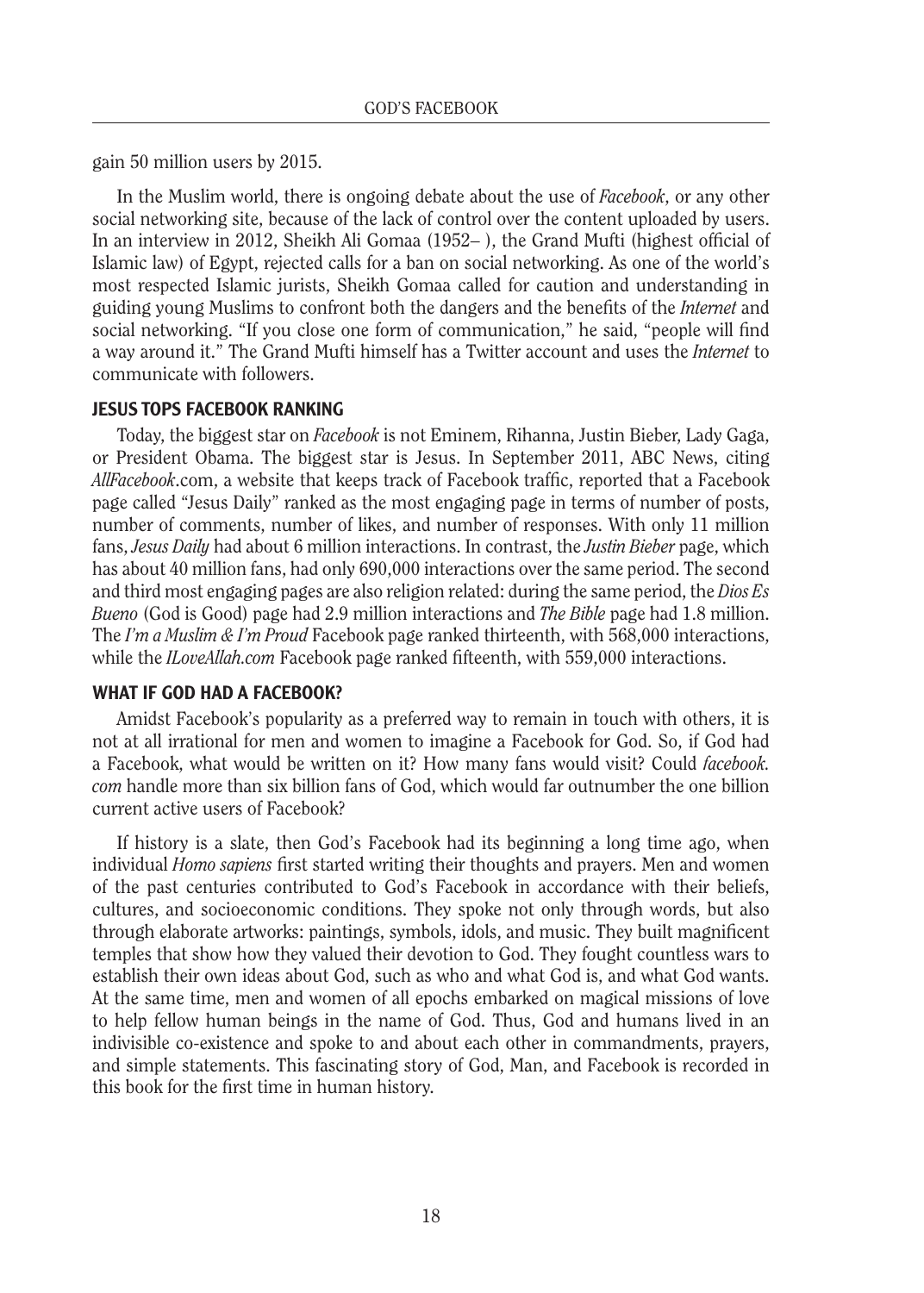#### I HEARD GOD LAUGHING

Yet, we should remember that words alone, human or divine, however powerful they may be, can't capture the essence or the totality of God. In that sense, this book may be nothing more than a source of enjoyment for us to share some laughs, as the great Persian lyrical poet and Sufi mystic, Hafiz (1315–1390), once said:

"I have a thousand brilliant lies For the question: How are you? I have a thousand brilliant lies For the question: What is God? If you think that the Truth can be known From words, If you think that the Sun and the Ocean Can pass through that tiny opening called the mouth, O someone should start laughing! Someone should start wildly Laughing –Now!" – [Tr. by D. Ladinsky: I Heard God Laughing:

POEMS OF HOPE AND JOY, BY HAFIZ]